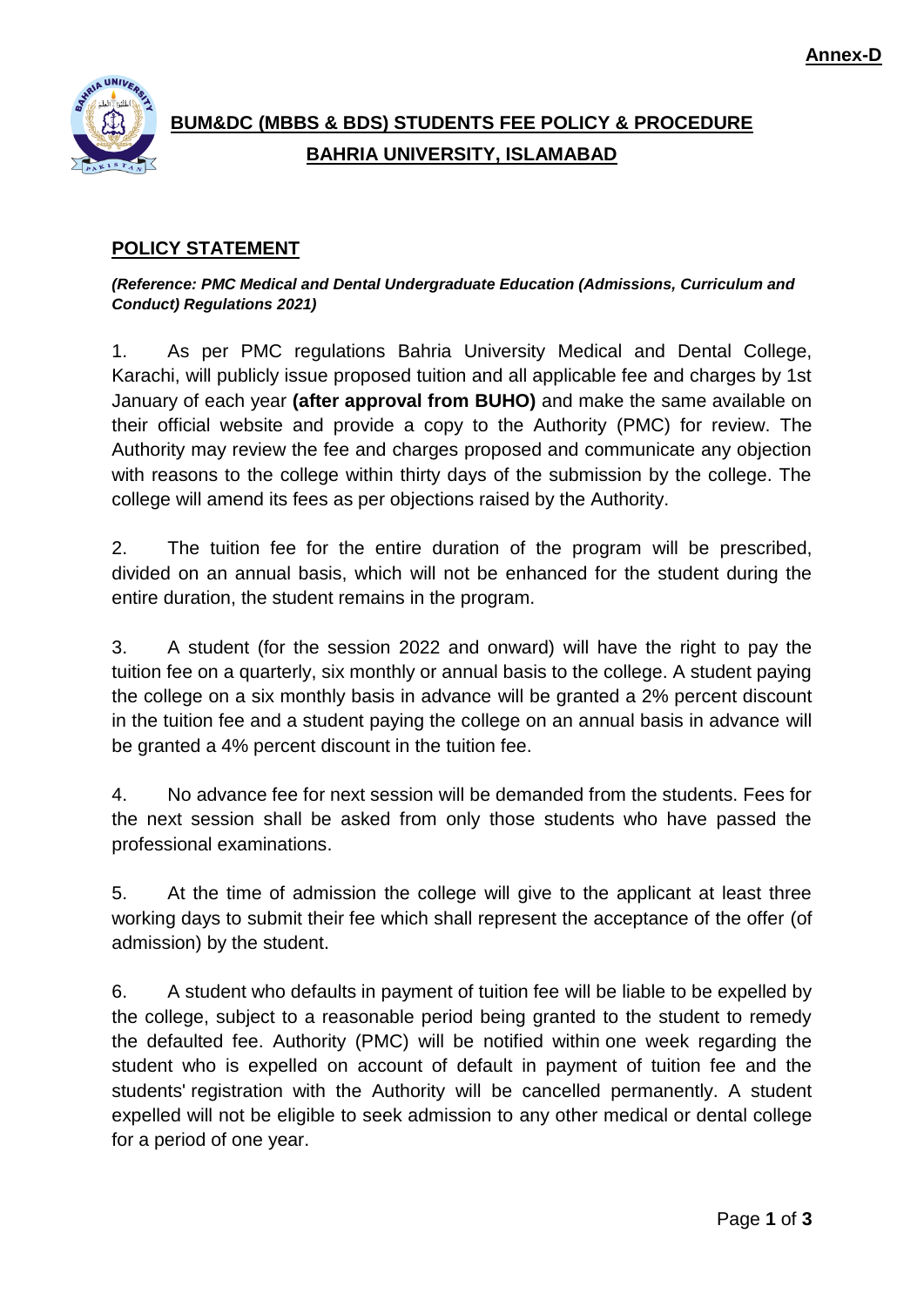## **PROCEDURE FOR APPROVAL OF FEE STRUCTURE**

7. The Principals of both Medical and Dental Colleges will forward the proposed fee structure for the next session (as per PMC Regulations), duly concurred by DG BUM&DC, by 15<sup>th</sup> of November of each year to BUHO. HS Dte will process the case file through the Treasurer for approval of the Competent Authority. After approval, it will be forwarded to Dir IT for display on official website and simultaneously to BUM&DC for onward info to PMC by or before 1<sup>st</sup> January.

## **PROCEDURE FOR FEE PAYMENT BY THE STUDENTS**

8. The regular students of session 2022 and onward, in order to avail the right to pay tuition fee on a quarterly or a six-monthly basis, must submit the application for "Payment of Fee on Installments" by  $30<sup>th</sup>$  of November of each year for the next session, so that these students can be issued fee bills accordingly. Schedule of Fee payment will be as under:

| Category          | *Due Date                                                                                                                                                                                                                                                              | <b>Remarks</b>                              |  |
|-------------------|------------------------------------------------------------------------------------------------------------------------------------------------------------------------------------------------------------------------------------------------------------------------|---------------------------------------------|--|
|                   |                                                                                                                                                                                                                                                                        |                                             |  |
| Full<br>year      | payment for $*10 \times$ working days after the<br>complete academic result of Professional Exam is<br>lannounced                                                                                                                                                      | 4% discount in tuition fee will<br>be given |  |
| Six<br>payment    | *10 x working days after the<br>monthly result of Professional Exam is<br>announced (1 <sup>st</sup> installment)<br>$10^{th}$ June (2 <sup>nd</sup> installment)                                                                                                      | 2% discount in tuition fee will<br>be given |  |
| Quarterly payment | *10 x working days after the<br>result of Professional Exam is<br>announced (1 <sup>st</sup> installment)<br>10 <sup>th</sup> April (2 <sup>nd</sup> installment)<br>10 <sup>th</sup> Jul (3 <sup>rd</sup> installment)<br>$10^{th}$ Oct (4 <sup>th</sup> installment) | No discount will be given                   |  |

#### **SCHEDULE OF FEE PAYMENT**

**\*Note:** Due dates may be amended according to changes in schedule of academic session due to unforeseen reasons with prior approval of the Competent Authority.

9. The students who fail in Annual Professional Exams shall not be required to submit the fees. However, they may be allowed to attend the next session until the